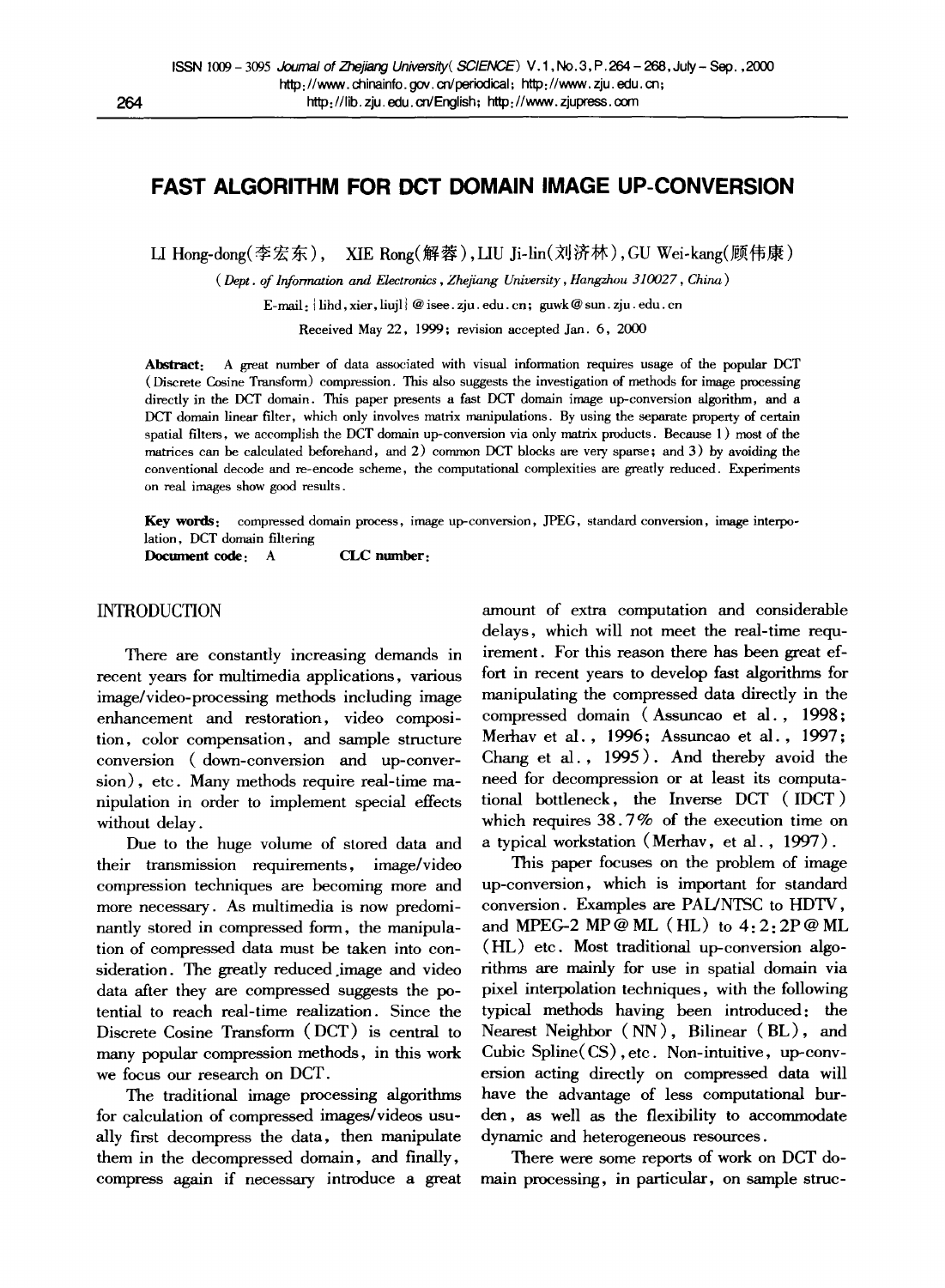ture conversion, but most of them were on downconversion (Neri et al., 1994; Merhav et al., 1997), as it is easier to realize. To our knowledge, there are few reports in literature of upconversion algorithms, which have the same importance as the down-conversion algorithms. In this paper, we present a simple DCT domain upconversion algorithm that takes advantage of some nice properties of the DCT transform and the spatial domain filters. We used some precalculated matrices to design a simple but effective DCT domain up-conversion algorithm, as well as a DCT domain linear filter.

The paper is organized as follows. Section 2 gives a brief description of DCT and its properties. The proposed DCT domain up-conversion algorithm and DCT domain filtering is introduced in Section 3 and Section 4 respectively. Section 5 gives some experimental results, and the last section, Section 6, is the conclusion.

# DEFINITION AND PROPERTIES OF DCT

DCT has the best energy compaction among all transforms and is close to the optimum K-L transform. It is used in many image/video compression standards including JPEG, MPEG-1,2, etc.

The  $8 \times 8$  2-D DCT transforms an image block  $\{x(n,m), m, n=0,1,2,\dots,7\}$  into a matrix of coefficients  $\{ X(k, l), k, l = 0, 1, 2, \ldots \}$  $\cdots$ ,7} and the Inverse DCT are described as:

$$
X(k, l) = \frac{c(k)}{2} \frac{c(l)}{2} \sum_{n=0}^{l} \sum_{m=0}^{l} x(n, m)
$$

$$
\cos\left(\frac{2n+1}{16}k\pi\right) \cos\left(\frac{2m+1}{16}l\pi\right)
$$
(1)

$$
x(n, m) = \sum_{k=0}^{7} \sum_{l=0}^{7} \frac{c(k)}{2} \frac{c(l)}{2} X(k, l) \cdot \cos\left(\frac{2n+1}{16}k\pi\right) \cos\left(\frac{2m+1}{16}l\pi\right)
$$
\n(2)

where  $c(0) = 1/\sqrt{2}$ , and  $c(k) = 1$ , for  $k > 0$ .

Both of the equations can be described in the following matrix form. Let  $\mathbf{x} = \{x(n, m)\}\,$ , and  $X = \{X(k, l)\}\$  (where bold face denotes a matrix, and capital form stands for DCT component.). We define the  $8 \times 8$  DCT transform

 $T[\cdot]$ , and the corresponding transform matrix S, where

$$
S(k, n) = \frac{c(k)}{2} \cos \left( \frac{2n+1}{16} k \pi \right)
$$
 (3)

Then 
$$
X = T[x]
$$
,  $x = T^{-1}[X]$  (4)  
And  $X = S \cdot x \cdot S^{T}$ , (5)

Where the superscript  $T$  of matrix denotes transposition. Similarly, for inverse transform,

$$
x = S^{-1} \cdot X \cdot S^{-T} = S^T \cdot X \cdot S \tag{6}
$$

where the second equality follows from the property of unitarity of S, i.e.,  $S^{-1} = S^T$ .

Also we can conclude from Eq. 5 and Eq. 6 that the DCT and IDCT are beth linear transforms. So they have such properties of distributive as,

• Distributive to matrix addition

• Distributive to matrix multiplication

Written in formula form, they are:

$$
T[A \cdot B] = T[A] \cdot T[B]
$$
  

$$
T[A + B] = T[A] + T[B]
$$
 (7)

*where*  $A$  and  $B$  are arbitrary matrices.

These properties are useful for deriving many linear DCT domain manipulations since they can be modeled in some forms of matrix multiplication. Because of the energy compactness, a quantized DCT matrix will become a sparse matrix, which will greatly reduce the involved matrix computation.

#### DCT DOMAIN UP-CONVERSION

Traditional up-conversion has been primary performed in spatial domain via pixel interpolation techniques. Many methods have been introduced. The most popular are the Nearest Neighborhood (NN), the Bilinear (BL), and the Cubic Spline (CS), etc., as well as some other brute force but complicated algorithms, such as POCS, MRF, nonlinear diffusion, etc. (Chang etal., 1995).

Most of the methods are based on the expectation that the image to be interpolated is very smooth. This results in a Low Pass Filter (LPF) scheme for interpolation (Chiptrasert et al., 1990). Besides, this LPF can be written in matrix form that provides the possibility of simplicity of the corresponding transform domain manipu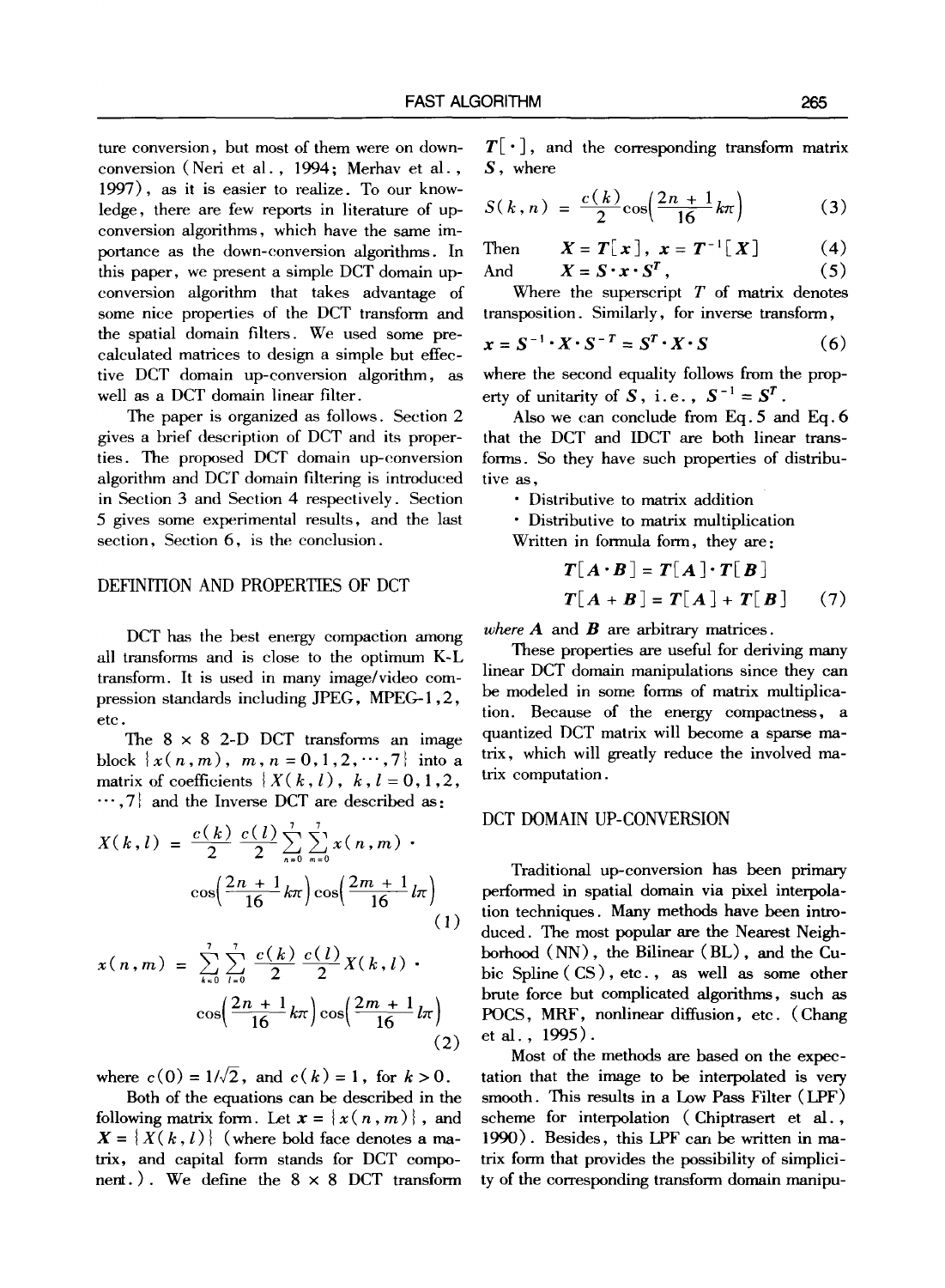lation. We will explain it below in detail. Fig. 1 depicts this problem. What we want to find is the mathematical equivalent counterpart of the spatial processing.



**Fig. 1 Spatial and DCT domain up conversion** 

Fortunately, the spatial LPF for interpolation is separable, which means that we can first enlarge the original image block vertically, then followed by an enlargement in horizontal direction. Let  $x_{11}$ ,  $x_{12}$ ,  $x_{21}$ ,  $x_{22}$  (shown in Fig. 1) denote the resultant 4 adjacent blocks of the interpolation of image block  $x$ , and the corresponding DCT domain counterpart  $X_{11}$ ,  $X_{12}$ ,  $X_{21}$ ,  $X_{22}$ . According to the separable property, we then obtain the following spatial domain upconversion formulas,

$$
x_{11} = A_1 \cdot x \cdot A_1^T
$$
  
\n
$$
x_{12} = A_1 \cdot x \cdot A_2^T
$$
  
\n
$$
x_{21} = A_2 \cdot x \cdot A_1^T
$$
  
\n
$$
x_{22} = A_2 \cdot x \cdot A_2^T
$$
 (8)

where  $A_1$  and  $A_2$  are primary matrices used for structure interpolation. The left matrix means vertical interpolating, and the fight one means horizontal interpolating. For instance, if the upconversion structure is shown as Fig. 2, where each of the new pixel values is a linear combination of its neighbors', we can readily write down the  $A_1$  and  $A_2$  as:

|  | 0.75 | $0.25\ 0$                      | $\mathbf{0}$                   | 0            | 0 |   |  |
|--|------|--------------------------------|--------------------------------|--------------|---|---|--|
|  |      | $0.25\quad 0.75\quad 0\quad 0$ |                                | 0            | 0 | 0 |  |
|  | 0.   |                                | $0.75$ $0.25$ 0<br>0.25 0.75 0 | $\mathbf{0}$ | 0 |   |  |
|  |      |                                |                                | 0            | 0 |   |  |
|  | 0    | $\mathbf{0}$                   | $0.75 \quad 0.25$              | $\mathbf{0}$ | 0 |   |  |
|  |      | 0                              | $0.25 \quad 0.75$              | 0.           | 0 | 0 |  |
|  |      |                                | 0.75                           | 0.25         | 0 |   |  |

$$
A_2 = U * A_1 * U
$$
(9)  

$$
U = \begin{bmatrix} 0 & 0 & 0 & 0 & 0 & 0 & 1 \\ 0 & 0 & 0 & 0 & 0 & 1 & 0 \\ 0 & 0 & 0 & 0 & 0 & 1 & 0 & 0 \\ 0 & 0 & 0 & 0 & 1 & 0 & 0 & 0 \\ 0 & 0 & 0 & 1 & 0 & 0 & 0 & 0 \\ 0 & 0 & 1 & 0 & 0 & 0 & 0 & 0 \\ 0 & 1 & 0 & 0 & 0 & 0 & 0 & 0 \\ 1 & 0 & 0 & 0 & 0 & 0 & 0 & 0 \end{bmatrix}
$$



**Fig. 2 Up conversion structure** 

According to the distributive properties in Eq. 7, we thus get the DCT domain up-conversion formulas,

$$
X_{11} = T[x_{11}] = T[A_1] \cdot X \cdot T[A_1^T]
$$
  
\n
$$
X_{12} = T[x_{12}] = T[A_1] \cdot X \cdot T[A_2^T]
$$
  
\n
$$
X_{21} = T[x_{21}] = T[A_2] \cdot X \cdot T[A_1^T]
$$
  
\n
$$
X_{22} = T[x_{22}] = T[A_2] \cdot X \cdot T[A_2^T]
$$
 (10)

Because we can calculate the  $8 \times 8$  matrices  $T[A_1], T[A_1^T], T[A_2], T[A_2^T]$  in advance, and store them in memory, the only involved calculation during the DCT domain up-conversion procedure is matrix multiplication. Moreover, some techniques for sparse matrix manipulation will reduce further the computational complexity, since many DCT coefficients are zero.

## DCT DOMAIN LINEAR FILTERING

Improvement of the image quality after upconversion often requires spatial domain filtering **on** the obtained image blocks. This filtering can also be achieved in DCT domain, due to the linear and separable properties of certain filters. Because the filtering process in spatial domain actually is a convolution operation, several input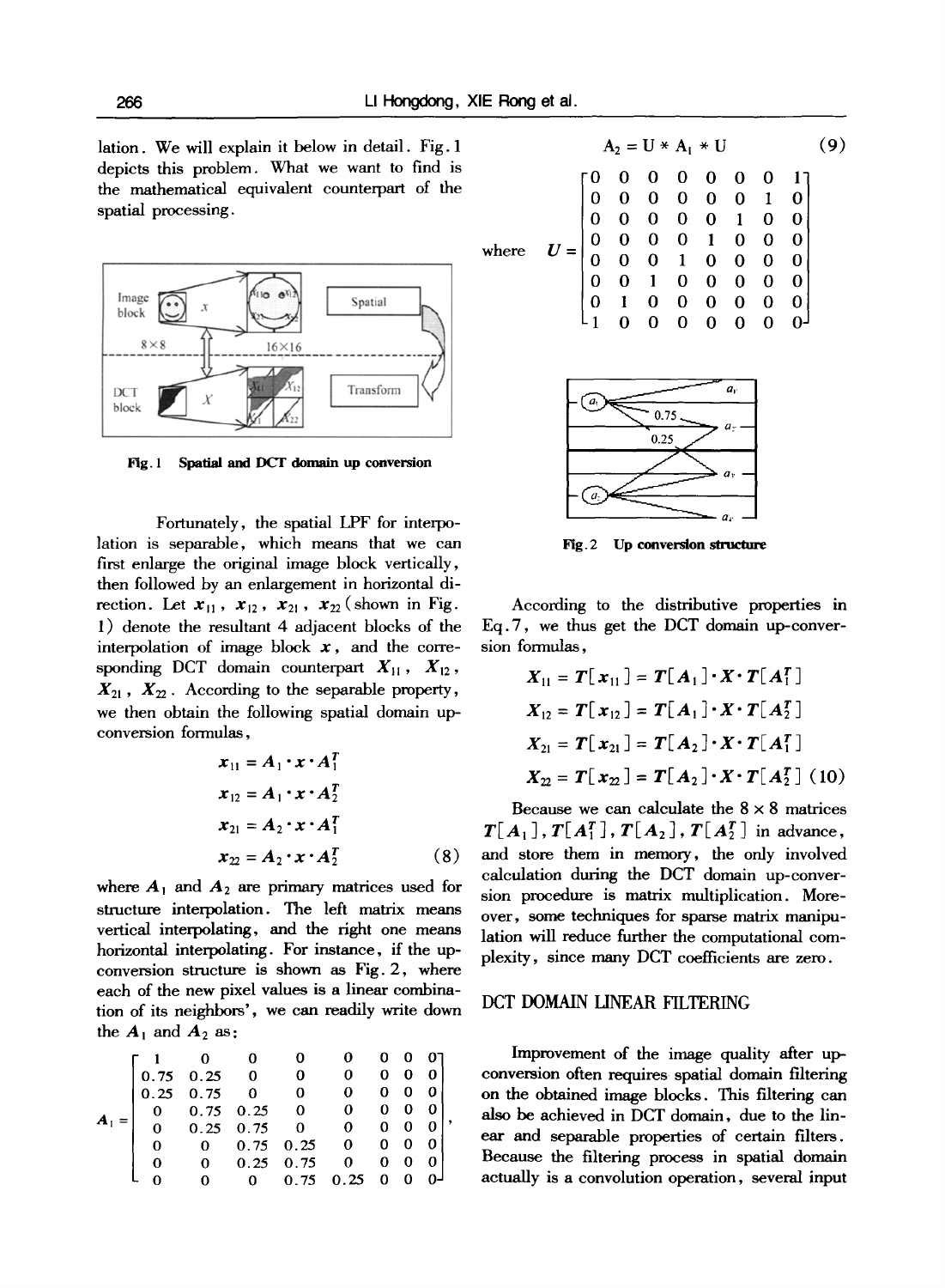blocks will contribute to the output block. Thus in matrix form, a linear filter is described by a summation of matrix multiplication.

$$
\boldsymbol{B} = \sum_{i} L_i A_i R_i \qquad (11)
$$

where  $A_i$  is the *i*th input block, and the summation range depends on the filter length.

Many widely used image filter kernels such as box averaging and Gaussian smoothing are separable. Thus, it can be treated in a way similar to up-conversion. So, a linear filtering of images in the horizontal direction can be achieved by a summation of right matrix products, and the left corresponds to the vertical filtering. On the basis of our experiments, we chose the following smoothing filter,

$$
\mathbf{K} = \frac{1}{100} \begin{bmatrix} 1 & 8 & 1 \\ 8 & 64 & 8 \\ 1 & 8 & 1 \end{bmatrix}, \mathbf{K}_L = \begin{bmatrix} 1 & 8 & 1 \end{bmatrix}^{\mathrm{T}},
$$
  

$$
\mathbf{K}_R = \begin{bmatrix} 1 & 8 & 1 \end{bmatrix}, \frac{1}{100} \mathbf{K} = \mathbf{K}_L \otimes \mathbf{K}_R,
$$
 (12)

where  $(\otimes)$  denotes the Kronecker product.

In this paper, we ignore the outside neighbor blocks, for their contribution to the summation is relatively small, which only causes minor blocky effects. Thus the filtering can be. achieved via only one left matrix and one right matrix. By Eq. 12, we give the right matrix  $\bm{R}$  for example.

$$
R = \frac{1}{10} \begin{bmatrix} 8 & 1 & & & & & & 0 \\ 1 & 8 & 1 & & & & & & \\ & 1 & 8 & 1 & & & & & \\ & & 1 & 8 & 1 & & & & \\ & & & 1 & 8 & 1 & & & \\ & & & & 1 & 8 & 1 & & \\ & & & & & 1 & 8 & 1 & \\ 0 & & & & & 1 & 8 & 1 \end{bmatrix}
$$

Since the DCT algorithm is distributive to matrix multiplication, we can calculate the corresponding DCT filtering in a similar way like Eq. 10. In addition, the computation of both the filtering and the above up-conversion in DCT domain can be absorbed into one procedure, which results in the final formula as:

$$
X_{ij} = T[L \cdot A_i \cdot x_{ij} \cdot A_j^T \cdot R]
$$
  
=  $T[L \cdot A_i] \cdot X \cdot T[A_j^T \cdot R]$  (13)

where  $i, j = 1, 2$ . Both  $T[L \cdot A_i]$  and  $T[A_i]$  $R$  can be pre-calculated.

After the DCT domain up-conversion and smoothing, the resultant DCT coefficients should be quantized again for the purpose of data reduction, and can be decoded by other applications.

#### EXPERIMENTAL RESULTS

This section gives some experiments on real images to test the proposed up-conversion algorithm. The inputs were some size  $256 \times 256$ standard real images called as original images. We first sub-sampled them in spatial domain into  $128 \times 128$  size and then compressed them by a baseline JPEG algorithm. Our algorithm depicted in Fig. 3 is thus acting on these  $128 \times 128$  JPEG images, as shown in Fig. 3.



Fig. 3 Flow chart of the DCT domain up-conversion

Fig. 4 shows the JPEG  $128 \times 128$  images, which are 'Lena', 'girl' and 'cameraman'. Fig. 5 shows the resultant up-sampled images. For the sake of comparison, we also give the results obtained by the spatial domain methods such as NN and BL. Table1 shows the PSNR results, for comparison with those of size  $256 \times$ 256 original images.



Fig. 4 The JPEG images of  $128 \times 128$ 

|  | Table 1 | <b>Comparison of PSNR</b> |  |  |
|--|---------|---------------------------|--|--|
|--|---------|---------------------------|--|--|

|                       | $PSNR$ ( $dB$ ) |         |               |  |  |
|-----------------------|-----------------|---------|---------------|--|--|
|                       | NN              | BL      | Our algorithm |  |  |
| Lena128.jpg           | 18.4040         | 19.7273 | 19.3472       |  |  |
| $GII128$ . ipg        | 24.4979         | 26.0161 | 25.9914       |  |  |
| Cameraman.jpg 23.2015 |                 | 26.6701 | 25.6463       |  |  |